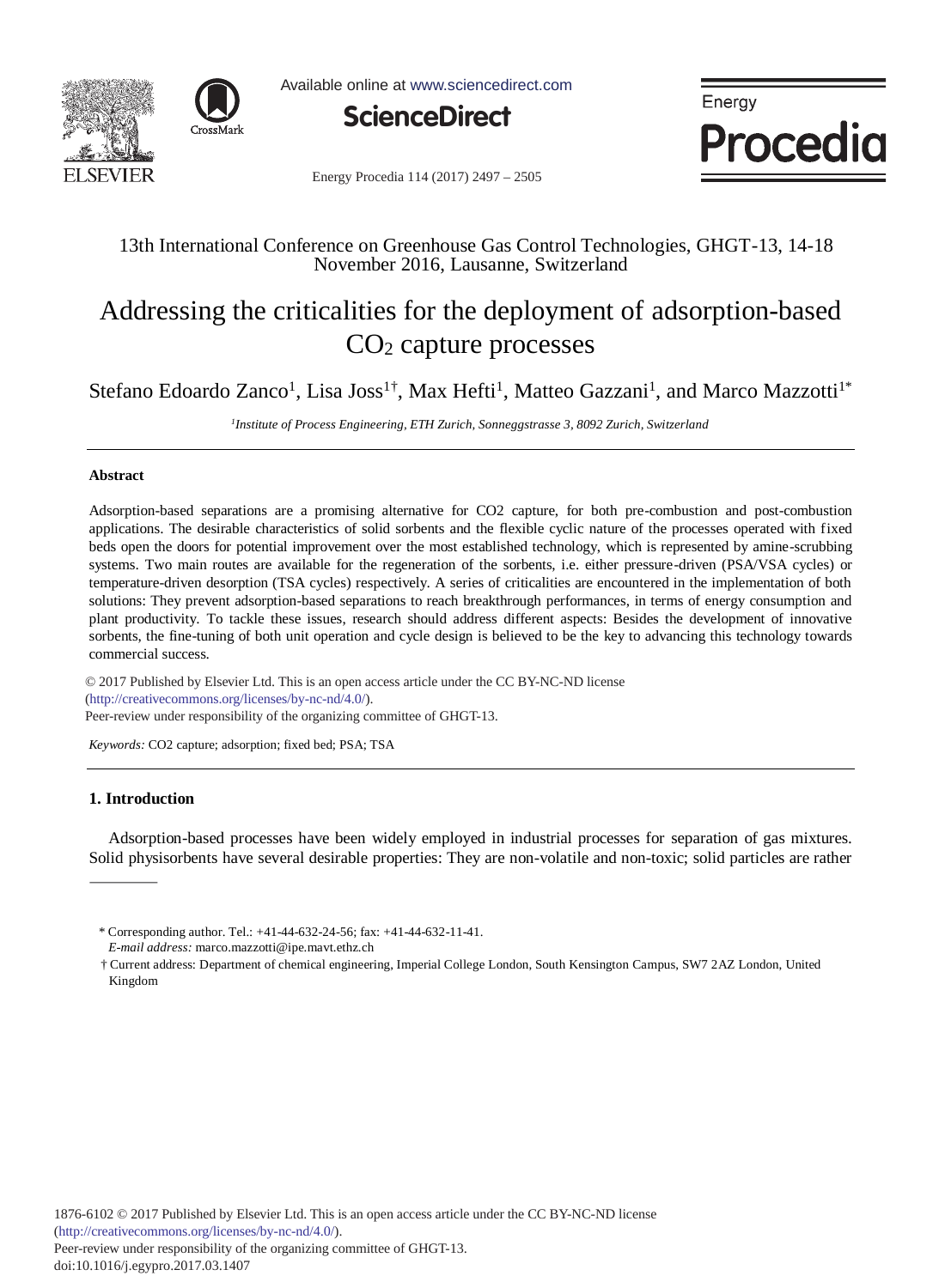simple to store and to displace; moreover, in some cases, they are associated to a smaller energy penalty as compared to liquid absorbents, thanks to the lower sorption enthalpy.

The easiest and most established way to operate adsorption-based processes makes use of fixed bed reactors, in which the solid sorbent beads or pellets are packed into columns. Solids remain stationary, whereas the gas flows through the bed and the operating conditions in the columns change following a pre-set sequence, undergoing a series of steps, e.g., adsorption, depressurization, purge, repressurisation. The cyclic nature of the process allows for a high degree of flexibility, a feature that makes this technology highly adjustable to the specifications of the feed or to the minimum desired separation performance.

More recently, adsorption-based separations have attracted the interest of many research groups within the context of CO<sub>2</sub> capture technologies. Some issues concerning the deployment of these processes have not been fully solved. Furthermore, the achievable separation performance comes at a high cost, in particular in terms of energy consumption. This is one of the reasons that prevent this technology from prevailing over other more established technologies and attaining commercial maturity.

Two main options, different in terms of regeneration methodology, have been mainly investigated: pressure swing adsorption (PSA) and temperature swing adsorption (TSA). PSA systems are best suited for pre-combustion  $CO<sub>2</sub>$  capture applications, where the gas flow comes to the adsorption unit already at high pressure. The low temperatures required for thermal regeneration combined with the possibility of using available waste heat, suggest the use of TSA processes for post-combustion capture. Vacuum swing adsorption (VSA), which is commonly referred to as a PSA with a regeneration pressure that is significantly below ambient, has also been considered in this context. All of these technologies share the common principle, that the separation of the species in the feed is driven by a solid medium undergoing alternating loading and regeneration phases. As a consequence, they share criticalities related to the properties of the sorbent and to the cyclic nature of the process. At the same time, the implementation of each process solution raises specific questions and problems. In order to drive the development of the adsorption-based  $CO<sub>2</sub>$  capture technologies towards commercial competitiveness, multiple factors must be taken into account. This proceeding identifies and discusses six major criticalities for the deployment of adsorption-based CO2 capture processes.

#### **2. Handling of impurities**

In both pre-combustion and post-combustion  $CO<sub>2</sub>$  capture applications, the gas mixture to be separated is composed predominantly of  $CO_2/H_2$  and  $CO_2/N_2$ , respectively. However, the presence of other secondary species is inevitable and can significantly affect the separation, even if present in dilute concentrations. The sorbent material, in fact, might show high selectivity towards one of those secondary compounds, and the competition with  $CO<sub>2</sub>$  for the adsorption sites can in some cases not be neglected. A technology proposed to treat multicomponent mixtures consists of combining layers containing different sorbent materials within a single fixed-bed, i.e. layered beds. A fair amount of research has already been dedicated to developing solid understanding of the interactions between gas mixtures and different material [1]–[7]. The results provide clear indications about the most relevant trends characterizing multicomponent adsorption equilibria and have helped explaining the most evident heat and mass transfer phenomena.

The length of each layer has to be calculated in order to allow for simultaneous breakthrough of the different compounds at the end of their dedicated section, so that the productivity of the process can be maximized and contamination of the product is minimized. Such fine tuning of the process is not trivial. An even harder aim is that of developing optimization tools, suited to the definition of all lengths of the different layers, in such a way that they apply to a wide range of operating conditions. A good understanding of the multicomponent equilibria, together with a large amount of experimental data, is needed for this purpose. Some PSA plants for hydrogen purification employ layered beds: Up to four adsorbents are utilized, i.e. silica gel or alumina for water, zeolites for CO and CH<sub>4</sub> and activated carbon for  $CO<sub>2</sub>$  [8]. These systems can provide high H<sub>2</sub> purity, but the recovered  $CO<sub>2</sub>$  stream is usually around 50% pure (on volumetric basis). A different design is required to obtain both pure  $H_2$  and  $CO<sub>2</sub>$ .

In flue gases, water commonly amounts to a volumetric fraction comparable to that of CO<sub>2</sub>. This poses a major challenge since most commercially available highly CO<sub>2</sub>-selective sorbents feature a higher selectivity for H<sub>2</sub>O than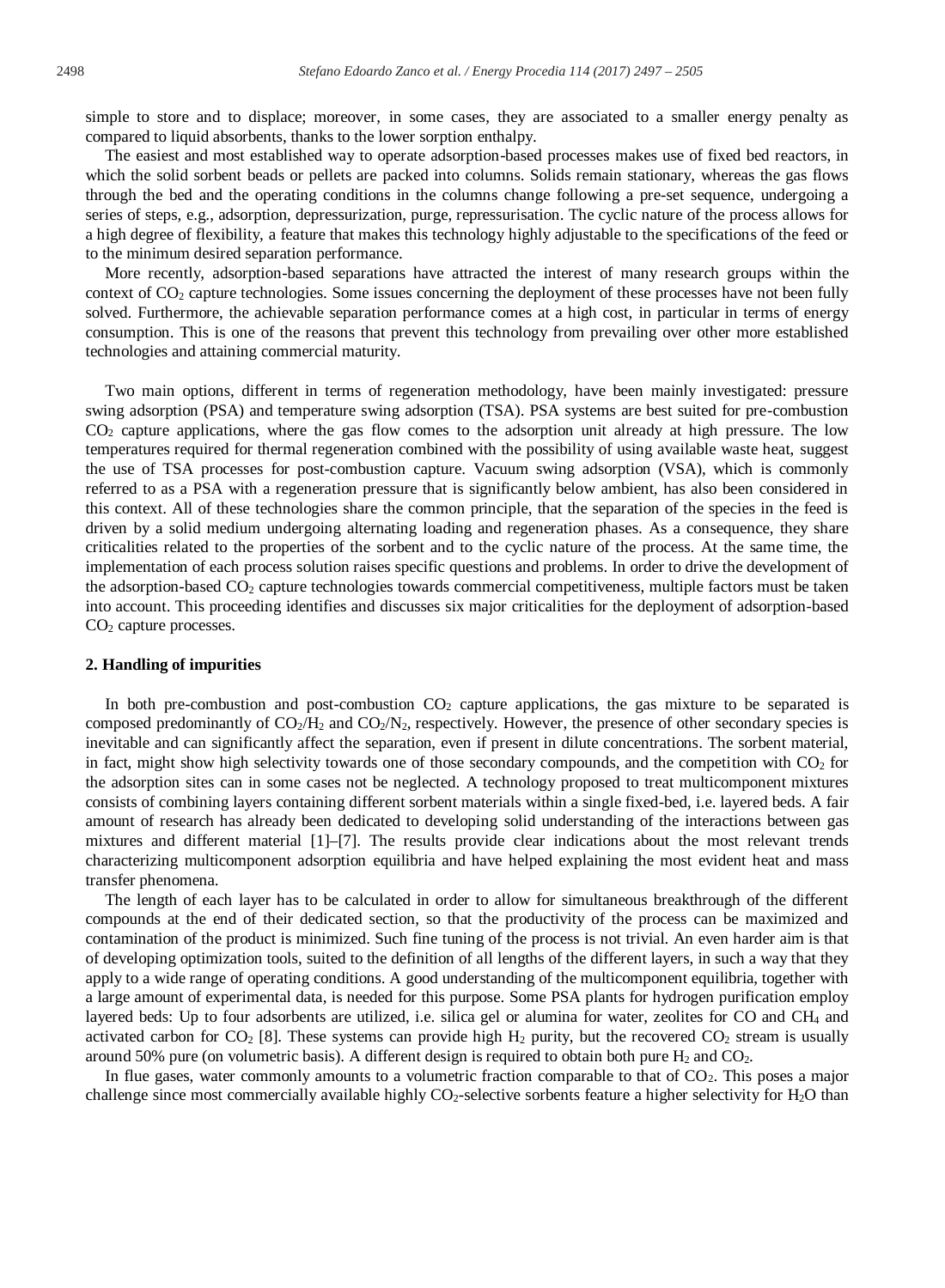for CO2. Frequently, adsorption-based PCC systems must be preceded by a drying unit, or else the presence of water must be managed with a dedicated adsorption cycle.

Besides the well-known possibility of cryogenic dehydration, drying of the feed can also be achieved by adsorption. Materials like alumina and silica show high selectivity towards water and a high adsorption capacity [9]. Since the same principle can be applied, integrating drying into the adsorption process appears to be a viable alternative, potentially minimizing capital expenses. In principle, the problem can be approached as a multicomponent separation, for which layered beds can be employed [10]. A first layer at the entrance of the column, i.e. the guard layer, serves the purpose of removing the water vapor from the flue gas so as to avoid impairment of the CO2 capacity in the subsequent layer(s). Contamination between water and carbon dioxide is tolerable in most applications. Compared to the flue gas, the stream of recovered  $CO<sub>2</sub>$  has a significantly reduced flow rate, hence further purification of the product can easily be accomplished.

On top of the already discussed complexity associated with the design of the layered beds, a major issue arises from the particular behavior of water adsorption: On certain sorbents, capillary condensation may occur within the range of temperatures and pressures at which the CO<sub>2</sub>-separation process is operated. Because of that, regeneration of the adsorbent material may prove difficult, giving rise to hysteresis and requiring long desorption times and critical operating conditions.

#### **3. Use of new materials**

A spread field of research about adsorbent materials is dedicated to the development of new tailor-made porous media, which could offer high adsorption capacities and high  $CO<sub>2</sub>/N<sub>2</sub>$ -selectivity. Thanks to available knowledge of material structures and molecular dynamics, many of them can be extensively adjusted in order to properly fulfill the task of specific applications. For example, some metal-organic framework (MOF) compounds arouse great interest as they show great potential to perform well in the context of  $CO<sub>2</sub>$  capture, because of their large adsorption capacities and high selectivity [11].

The diamine-appended MOF materials developed by McDonald et al. [12], for instance, feature step-shaped  $CO<sub>2</sub>$ isotherms, where the position of the step changes depending on temperature. The choice of the metal ions in the structure also affects the shape of the isotherm, so that a series of analogous materials can be created, each of them featuring the step transition at a different pressure for a given temperature. In this way, the most suitable sorbent can be identified in order to pursue significant enhancement of the effectiveness and of the overall efficiency of the separation process.

In a recent work by Hefti et al.[13] the materials characterized by McDonald et al. have been, for the first time, investigated to present a quantitative assessment of the process performance achievable in the case of a 4-step TSA cycle for post-combustion capture. The results obtained through simulations have been compared to those of a common, commercially available and well-performing CO<sub>2</sub> sorbent, i.e. zeolite 13X. Five different MOFs materials have been tested and one of them has achieved the desired separation specifications (90% recovery, 96% purity) under the operating condition tested. The outcome of the study highlights the potential of this class of adsorbents, whose use could lead to substantial (around 20%) reduction of the energy requirements for regeneration and to an increase in the productivity of the system.

A comparison to the established amine-scrubbing technology draws the attention to the uncertainties associated with large scale employment of these materials. While they are undoubtedly well performing and could represent a key solution for adsorption-based processes to overtake other separation technologies, there is currently no data on their usability on a larger-than-laboratory scale. Whether these materials can be produced in large quantities at an industrially attractive cost and in an environmentally sustainable way, and whether they remain stable under cyclic operation over a long period of time, are questions that still need to be answered.

## **4. Design of the cycle**

Despite some skepticism on the potential of commercially available sorbents, many studies so far conducted for PSA applications have already demonstrated how the identification of a viable and effective cycle design is key for the development of an operable technology.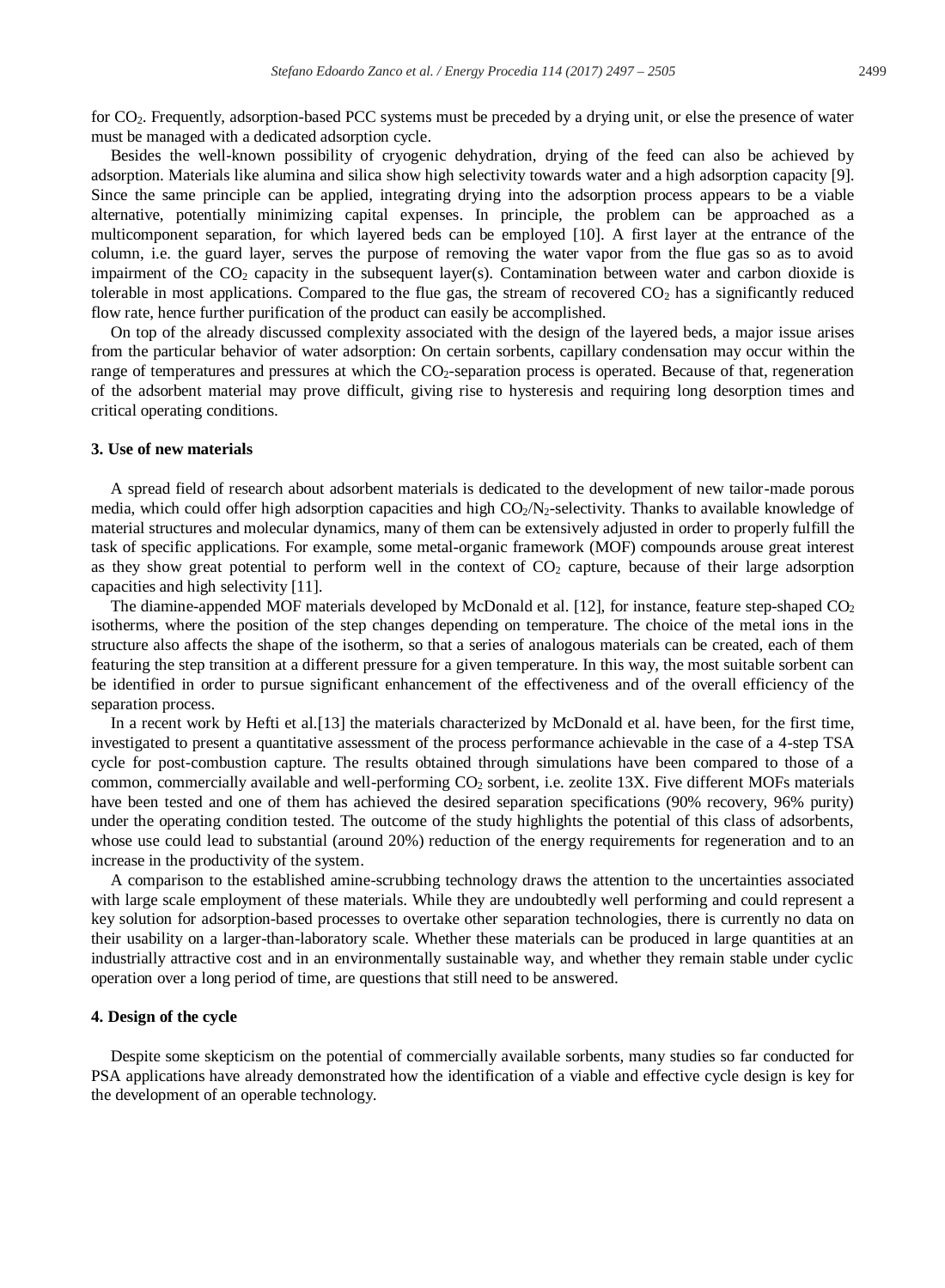The most traditional cycle for gas mixture separation by adsorption was developed by Skarstrom [14]; it consist in a four step cycle, in which the adsorption step is conducted at high pressure and is followed by depressurization, a purge step and the re-pressurization of the system. This first-concept PSA technology was meant to enable the purification of the light (i.e. less retained) component. Similar procedures are suitable for those applications where the desired product is the less adsorbing compound. In the case of  $CO<sub>2</sub>$  capture, the strong quadrupole of the  $CO<sub>2</sub>$ molecule makes its interaction with current sorbents stronger as compared to the compounds from which is must be separated, e.g.  $N_2$ ,  $H_2$ , CH<sub>4</sub> and  $O_2$ . Moreover, even if a sorbent were available where  $CO_2$  is the light component, for post-combustion capture the  $CO<sub>2</sub>$  content is relatively limited (4%–15%), so that it appears disadvantageous to adsorb all other species, leaving the CO2 flow through the system as light component. For these reasons, new cycle designs are being investigated so as to deliver the heavy component at high purity. As a result, coproduction of high purity CO2 and H2 by PSA represent a commercially ready technology, whose improvement pace has been continuously increasing since its first deployment [15]: modifications as the introduction of pressure equalization, multiple column setup and the use of purge and rinse streams have improved the performance of conventional PSA remarkably. New process concepts have been proposed by Sircar and Kratz [16] and by Grande et al. [17], [18] considering solutions that make use of two different units.

Limiting the adsorption-based separation to a single step could provide a substantial reduction in capital expenditures. Decisive improvement, in this sense, has been achieved by means of a reconsideration of the step sequence of the process: the introduction of both light product reflux and heavy product reflux has delivered the concept of double reflux PSA cycles (DR-PSA)[19], [20], expressly conceived to serve also the purpose of rectification for heavy component production, instead of stripping for purification of the light component only. In this new configuration the gas is fed at an intermediate position of the fixed bed, so to operate a double strippingrectifying process within each column.

Further improvement is expected from the optimization of this configurations, a task that requires adequate tools and reliable modeling [21], [22]. Adapting the cycle to specific operating conditions and characteristics of the sorbent opens the way to minimize energy consumption for compression and enhance process productivity.

While for PSA technology the evolution of cycle design (either to simply increase efficiency, like for the introduction of pressure-equalization steps [23], or the effectiveness of a specific separation, like for the DR-PSA technology) has been a discussed topic in the last decades, on TSA applications fewer studies have been conducted. Nevertheless, the introduction of some modifications may indeed increase the separation performance and the process efficiency.

The simplest TSA cycle one could imagine consist of 4 steps, in analogy with the Skarstrom cycle. The pressure changing step are in this case replaced by a heating and cooling steps: heating drives the desorption, whereas a cooling phase substitutes the pressurization step. Possible modifications of the cycle may be operated by introducing closed heating or cooling steps and interconnecting different units via recycled fluxes, with or without the need for buffer tanks, depending on the configuration. Recent work done by the authors [24] demonstrates how such expedient changes can produce significant reduction of the energy consumption and enhance the plant productivity, while maintaining separation performance within the optimal constraints for CCS (90% recovery, 96% purity).

Another possible upgrading solution that has recently been proposed by Ntiamoah et al. [25] tackles a series of different issues which are commonly encountered in TSA processes for recovery of the heavy component. In usual cycles for  $CO_2$  capture the bed is eventually swept, after a first regeneration phase, using a N<sub>2</sub>-rich purge, whose product though has low  $CO_2$  content. During the recovery of the  $CO_2$ -rich product, heat is provided to the fixed bed indirectly, usually by letting a thermovector fluid flow on the external side of the column walls. The efficiency of this heat exchange method depends on the size of the system, as thermal gradients might be negligible on a lab-scale column, while they are likely to significantly affect the operation of a full-scale plant. A possible solution to both problems might come from the introduction of a direct regeneration, where a flux of hot  $CO<sub>2</sub>$ -rich product is fed to the column during the regeneration step, satisfying the thermal duty required for desorption. The disadvantage of desorbing at high CO<sub>2</sub> concentrations, as the loading capacity of the sorbent cannot be fully exploited, is though inevitably translated into lower-than-usual productivity.

Also in the case of post-combustion carbon capture, the effects of both pressure and temperature swings can be summed up in a single process design, creating hybrid cycles. Since the flow rates of the flue gas are in most cases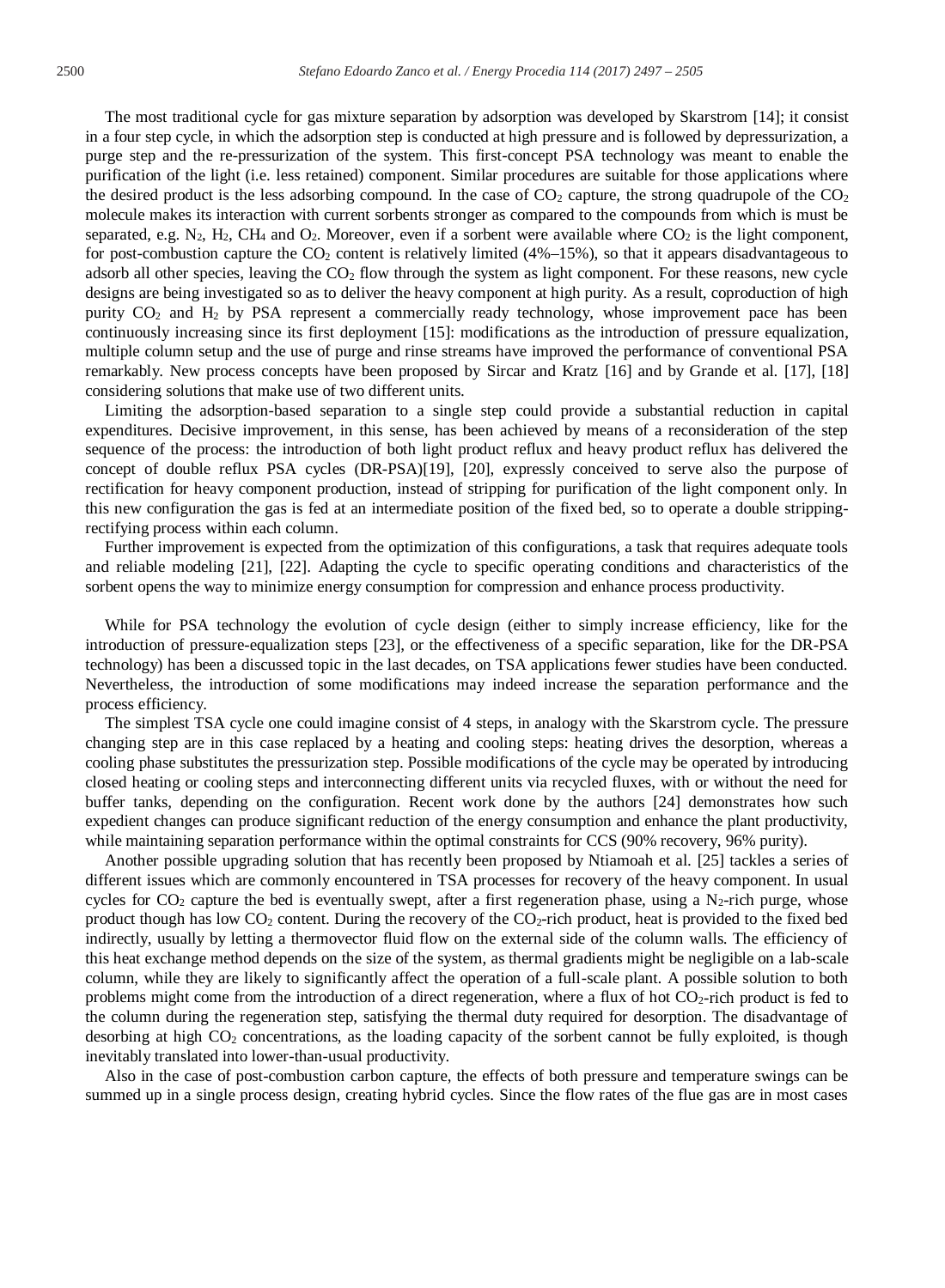considerably large, compressing the gas during the adsorption phase would end up being too energy consuming. Therefore the pressure swing is usually achieved by drawing vacuum during the desorption step instead, which translates into the so-called VTSA (Vacuum-Temperature Swing Adsorption) process. This concept of hybrid cycles has already been applied for similar applications, for instance  $CO<sub>2</sub>$  capture from air [26]. When applied to postcombustion capture, such processes seem able to yield the desired performances. Moreover, it can observed how the combination of both desorption strategies allows for gentler regeneration conditions [27]. This means that, in order to obtain the same performance, temperature does not have to be raised as high as in a TSA-only cycle and vacuum does not have to be drawn at as low pressures as in a VSA-only cycle.

## **5. Design of the bed system**

One of the main issues that hinder the implementation of adsorption-based technologies to post-combustion capture is the relatively low productivity, in volumetric terms, that characterizes these systems. Most laboratory applications, if they were scaled up to treat flow rates as large as those expected at the stack of a power plant, would require enormous footprints, which would correspond to capital expenditures unaffordable within an industrial context. For TSA processes, in particular, the productivity is strongly affected by the long heating and cooling times required to operate the temperature swing. In order to reduce the total cycle duration, heat transfer from and to the bed must be enhanced. One possible solution for the heating phase is that of direct hot-gas regeneration, already previously mentioned; this cannot help though during the cooling phase, where an external indirect heat exchanging system is necessary. In order to improve heat transfer through reactor walls, some vessel configurations different from the standard column-shaped one might be taken into account.

Adsorbers consisting of radial beds, where the feed flows from the outermost section of the column inwards, have shown promising results for the treatment of gases at relatively large specific volume (i.e. ambient or vacuum pressure). Commercial applications (Linde and UOP) already exist for VPSA-based O<sub>2</sub> production and TSA-based gas drying (ASU): Radial beds are credited with reduced pressure drops along the bed, compactness and energysaving effects on the large scale. There exist filed patents about the use of radial bed technology for separation of  $CO<sub>2</sub>$  by means of a molecular sieve bed; however, this technology is not broadly and systematically studied in the open literature. There are reasons to believe some new research could yield new achievements in the usage of this kind of reactors, which might represent an ultimate solution to the sizing issue connected to some adsorption-based capture technologies. Moreover, further improvement could derive from the possibility of combining the radial design and the layered disposition of different sorbents (previously discussed), something which to author knowledge has never been attempted in the field of  $CO<sub>2</sub>$  capture, but has already been proposed for similar applications, for instance for air purification [28].

#### **6. Heat integration**

The availability of waste heat in industrial and power plants is indeed one of the fundamental reasons that justify the interest into TSA-based processes for post-combustion CO<sub>2</sub> capture. From our modeling results, regeneration temperatures lower than 450 K are enough to reach breakthrough purity and recovery performance with commercial sorbents [24]; for such low temperature ranges, the recovery of the low-grade waste heat available in the plant (e.g.  $CO<sub>2</sub>$  compression and flue gas cooling) is perfectly suitable.

Furthermore, the cyclic nature of the process requires multiple units to operate in parallel. As a consequence, at any time during the operation of the system some of the reactors are being cooled while some others are being heated. This opens the doors to possible internal heat recovery, i.e. coupling vessels to transfer heat from cooled vessel to heated one, in order to partially avoid resorting to an external energy source.

Applying both strategies, a strong reduction in the overall energy consumption of the process can be expected. One of the most common techniques to evaluate the potential savings produces by heat recovery within a plant is to approach the issue by means of pinch analysis. For continuous processes, this procedure represent a quite established methodology, whereas for batch and other discontinuous processes major issues are encountered, so that it can only apply to them when strong assumption are made [30], [31].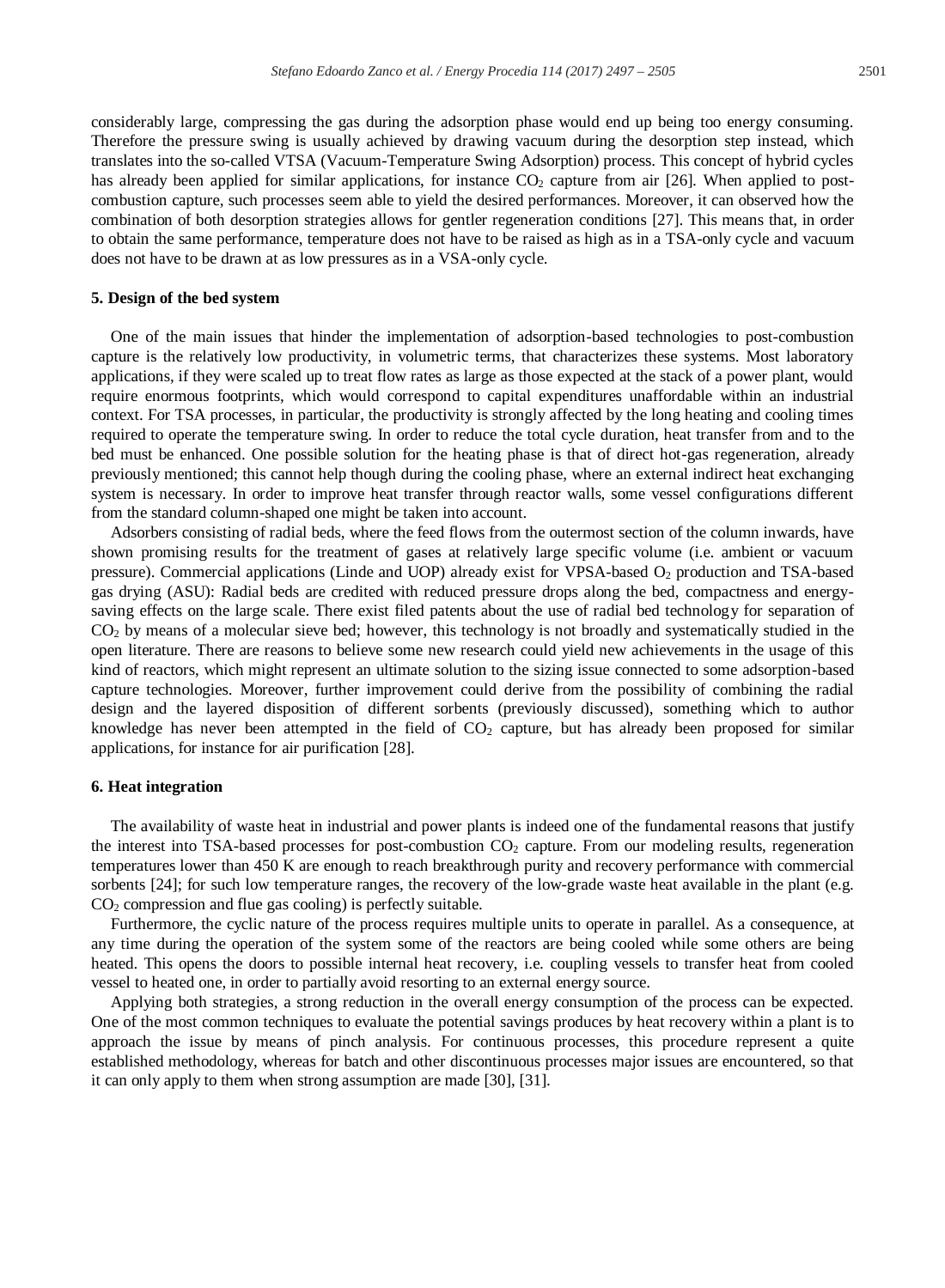

Figure 1: schematic example of heat recovery from the flue gas (a) and internal heat recovery (b)

According to preliminary calculations conducted by our laboratory [24], by summing both the recovery of the sensible heat stored within the flue gas and the transfer of heat from cooled vessel to heated ones, a reduction of about 25% in the overall energy consumption of the process may be expected. Nevertheless, this primary evaluation takes as assumption constant (in time) heat flux through vessel walls, a hypothesis which is clearly very strong for temperature dependent, strongly exo- or endothermal semi-batch processes, as the one occurring during a TSA cycle. A more detailed modeling of the heat transfer between the fixed bed and the external medium is the only way to assess the real potential of heat recovery by simulations. The first essential step towards this aim is a complete characterization of the heat transfer phenomena observed within packed sorbent beds, a prerequisite which is often not fully satisfied and which is subject to several problems connected with the scaling of the system from laboratory-scale to full plant-scale.

In fact, the modeling of fixed bed adsorption processes is usually confined to one-dimensional spatial discretization, a choice which implies the assumption of negligible gradients along any dimension other than the discretization one. Moreover, it is highly advisable to maintain this simplification, in order to allow for faster computation during the simulations. Therefore, the noticeable effects that derive from a scaling up of the simulated units must be considered by proper systematic adjustment of those parameters that regulate heat transfer. This can be done by developing sufficiently accurate correlations, able to predict the impact of these effects.

#### **7. Process optimization**

The optimal configuration of an industrial application corresponds to the minimization of its cost, which derives from the sum of capital costs (CAPEX) and operating costs (OPEX). For adsorption-based capture processes, the former are related to the size of the plant, which is directly proportional to the amount of adsorbent needed to capture a certain fraction of  $CO_2$  out of a gas flow (i.e. productivity index); the latter are instead proportional to the amount of energy required to operate the separation (i.e. specific energy consumption).

Advanced tools are needed to deal with such a complex multi-object process optimization problem, where the objectives are the two mentioned performance indicators, the constraints are drawn by the desired separation performances (in terms of recovery and purity) and many different degrees of freedom may be considered. As long as the values of the two objective indexes are not translated into economic parameters, so that their impact over the total cost of the plant construction and operation can be assessed, the optimization remains double-objective and it solution does not consist of a single point, but rather of a set of separated points. These points can be displayed within a 'specific energy consumption-productivity' diagram, where they draw a Pareto front.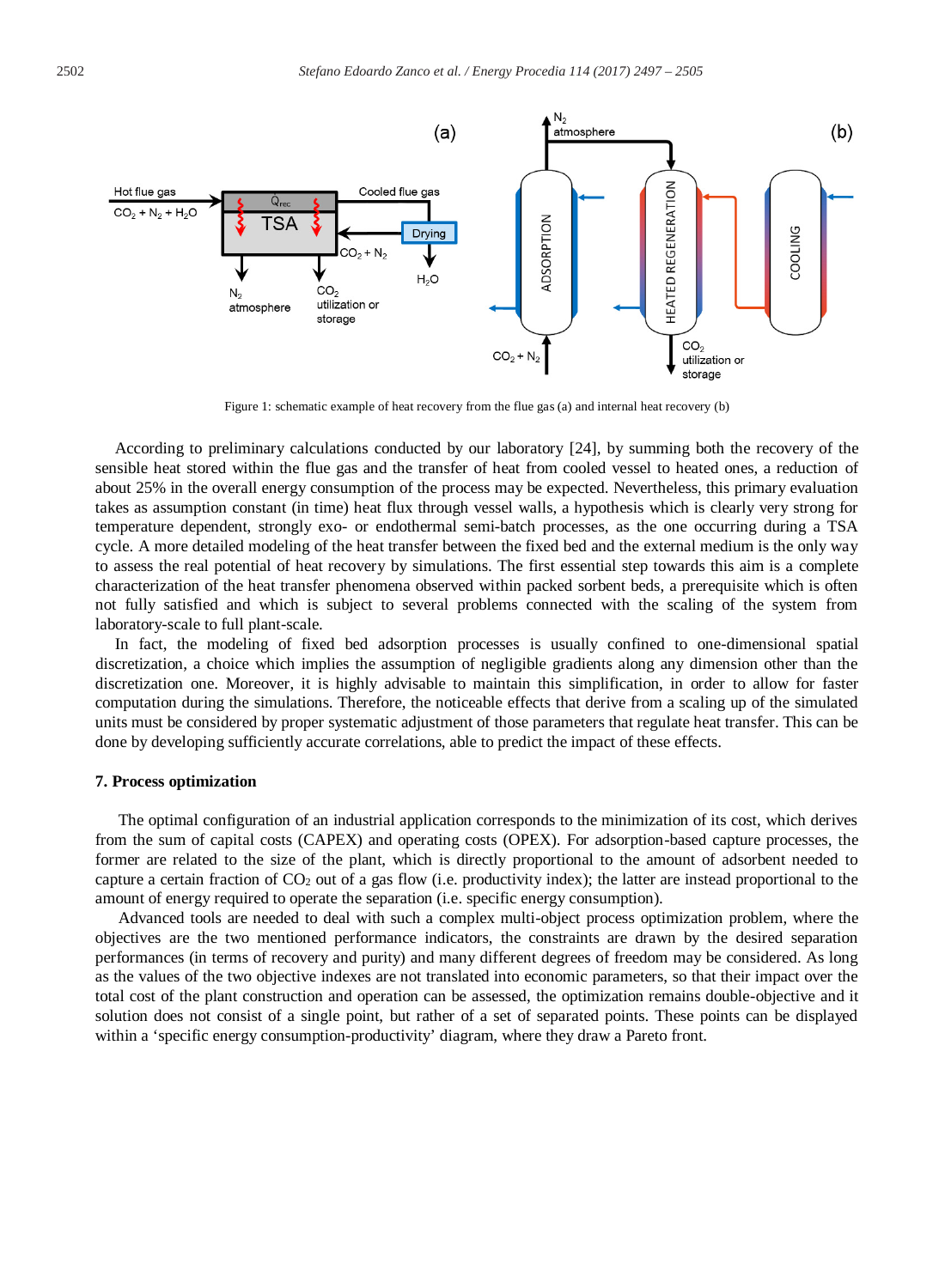

Figure 2: Example of Pareto front determined by detailed parametric analysis (a) and employing the multi-objective multi-level coordinate search (MO-MCS) optimization (b); the analysis has been performed over a 5-step TSA cycle for post-combustion CO<sub>2</sub> capture [24] under 30% recovery-90% purity constraints. Optimization variables: 5 step times.

As mentioned, the degree of freedom of the optimization problem can be identified with many different parameters, ranging from the adsorbent properties to the unit design specification, from the operating conditions to the configuration of the cycle. The effort required to densely scan the feasible ranges of many different parameters makes any sufficiently detailed parametric analysis excessively time- and effort-consuming. Efficient optimization methods are thus required.

Since multiple local minima are possibly present, given the non-linear and non-convex nature of the objectives and constraints, global optimization methods are necessary. Genetic algorithms are often used for this type of optimization problem and have already been applied to adsorption-based process for  $CO<sub>2</sub>$  capture [32]. Nevertheless, they do not guarantee any proof for convergence, and the results can strongly depend on the algorithm parameters. For these reason our group, in collaboration with the GECOS group from Politecnico di Milano, has developed a new multi-objective optimization algorithm, based on multi-level coordinate search (MO-MCS) [33], which is both efficient (from a computational intensity point of view) and perfectly suitable for the study of adsorption-based technologies on a plant-wide scale. The results obtained from the testing show how computational times can be significantly reduced, while optimal points are found with the same precision of a highly detailed parametric analysis (see Table 1 and Figure 2).

Table 1: comparison between parametric analysis and MO-MCS optimization

| Method          | Parametric analysis | MO-MCS            | MO-MCS parallel     |
|-----------------|---------------------|-------------------|---------------------|
| Simulator calls | >14000              | -153              | 1 253               |
| Total time      | 1 300 min           | $120 \text{ min}$ | $50 \,\mathrm{min}$ |

## **8. Conclusions**

Adsorption-based separations have been broadly investigated as a potentially competitive alternative to most established CO<sub>2</sub> capture technologies, mainly represented by absorption processes. The well-known advantages associated with the use of solid sorbents arouse interest for this separation technique, whose implementation at industrial level still encounters several issues though.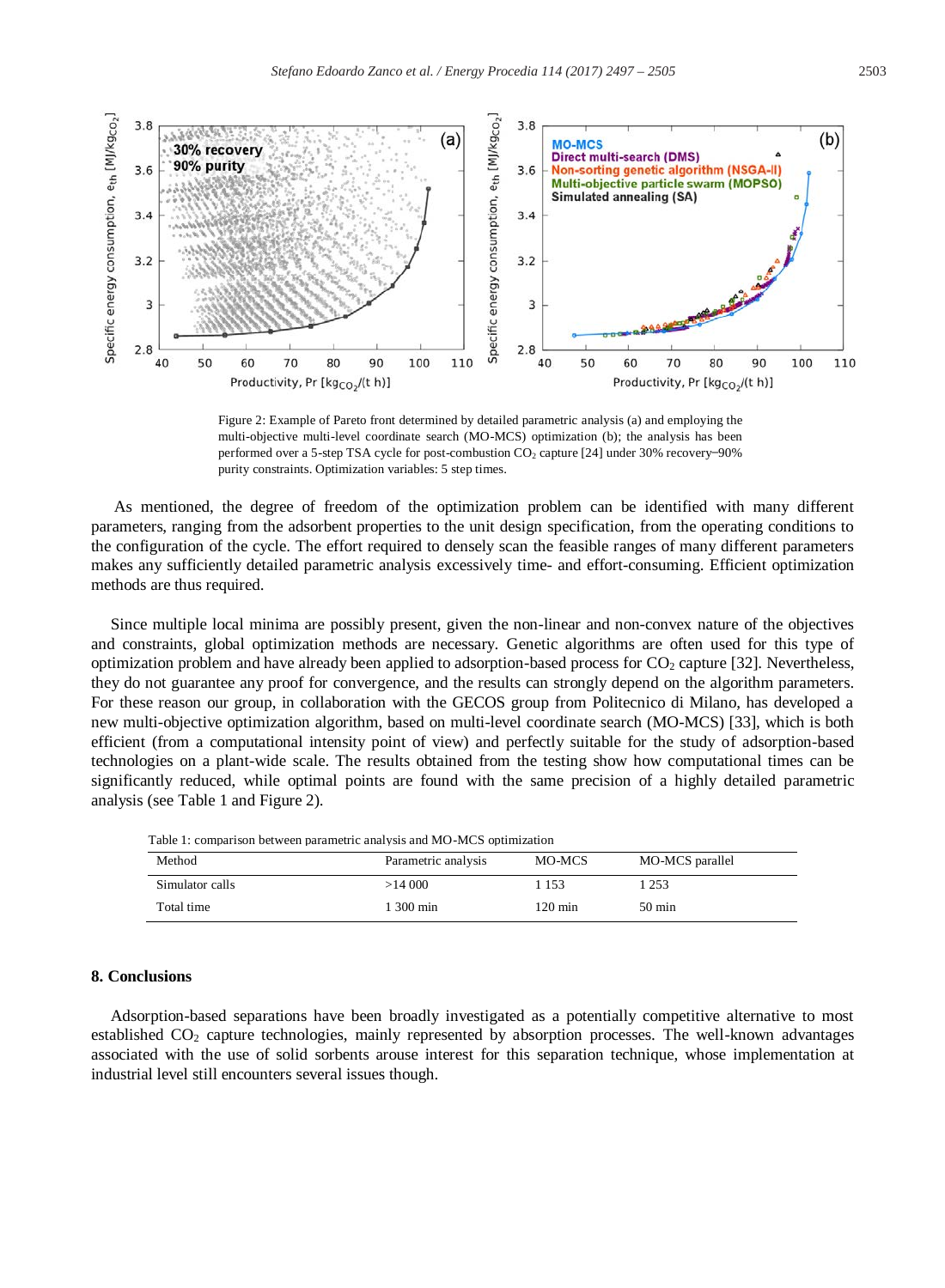To overcome these hindrances, research must cope with a few different aspects, ranging from the properties of the sorbent to the design of the whole plant. At least partial resolution of each of these criticalities can produce slight improvements, which summed up together can drive this technology towards commercial success.

## **References:**

- [1] J.-H. Park, J.-N. Kim, S.-H. Cho, J.-D. Kim, and R. T. Yang, "Adsorber dynamics and optimal design of layered beds for multicomponent gas adsorption," *Chem. Eng. Sci.*, vol. 53, no. 23, pp. 3951–3963, 1998.
- [2] M. Chlendi, D. Tondeur, and F. Rolland, "A method to obtain a compact representation of process performances from a numerical simulator: example of pressure swing adsorption for pure hydrogen production," *Gas Sep. Purif.*, vol. 9, no. 2, pp. 125–135, 1995.
- [3] H. Liu, B. Liu, L.-C. Lin, G. Chen, Y. Wu, J. Wang, X. Gao, Y. Lv, Y. Pan, X. Zhang, X. Zhang, L. Yang, C. Sun, B. Smit, and W. Wang, "A hybrid absorption–adsorption method to efficiently capture carbon," *Nat. Commun.*, vol. 5, p. 5147, 2014.
- [4] S.-I. Yang, D.-Y. Choi, S.-C. Jang, S.-H. Kim, and D.-K. Choi, "Hydrogen separation by multi-bed pressure swing adsorption of synthesis gas," *Adsorption*, vol. 14, no. 4–5, pp. 583–590, 2008.
- [5] S. C. Jang, S. Il Yang, S. G. Oh, and D. K. Choi, "Adsorption dynamics and effects of carbon to zeolite ratio of layered beds for multicomponent gas adsorption," *Korean J. Chem. Eng.*, vol. 28, no. 2, pp. 583–590, 2011.
- [6] L. Yaping, S. Doong, and M. Bülow, "Pressure-Swing Adsorption Using Layered Adsorbent Beds with Different Adsorption Properties : I — Results of Process Simulation," *Adsorption*, vol. 9, pp. 337–347, 2003.
- [7] L. Yaping, S. Doong, and M. Bülow, "Pressure-Swing Adsorption Using Layered Adsorbent Beds with Different Adsorption Properties : II—Experimental Investigation," *Adsorption*, vol. 10, pp. 267–275, 2004.
- [8] A. D. Ebner and J. a. Ritter, *State-of-the-art Adsorption and Membrane Separation Processes for Carbon Dioxide Production from Carbon Dioxide Emitting Industries*, vol. 44, no. 6. 2009.
- [9] J. Nastaj and B. Ambrożek, "Modeling of Drying of Gases Using Solid Desiccants," *Dry. Technol.*, vol. 27, no. 12, pp. 1344–1352, 2009.
- [10] J. Nastaj and B. Ambrozek, "Analysis of gas dehydration in TSA system with multi-layered bed of solid adsorbents," *Chem. Eng. Process. Process Intensif.*, vol. 96, pp. 44–53, 2015.
- [11] K. Sumida, D. L. Rogow, J. A. Mason, T. M. McDonald, E. D. Bloch, Z. R. Herm, T.-H. Bae, and J. R. Long, "Carbon dioxide capture in metal-organic frameworks.," *Chem. Rev.*, vol. 112, no. 2, pp. 724–81, Feb. 2012.
- [12] T. M. McDonald, J. A. Mason, X. Kong, E. D. Bloch, D. Gygi, A. Dani, V. Crocellà, F. Giordanino, S. O. Odoh, W. S. Drisdell, B. Vlaisavljevich, A. L. Dzubak, R. Poloni, S. K. Schnell, N. Planas, K. Lee, T. Pascal, L. F. Wan, D. Prendergast, J. B. Neaton, B. Smit, J. B. Kortright, L. Gagliardi, S. Bordiga, J. A. Reimer, and J. R. Long, "Cooperative insertion of CO2 in diamine-appended metal-organic frameworks," *Nature*, vol. 519, no. 7543, pp. 303–308, 2015.
- [13] M. Hefti, L. Joss, Z. Bjelobrk, and M. Mazzotti, "On the potential of phase-change adsorbents for CO2 capture by temperature swing adsorption," *Faraday Discuss.*, vol. submitted, p. , 2016.
- [14] C. W. Skarstrom, "Method and apparatus for fractionating gas mixtures by adsorption," *U.S. Pat.*, 1960.
- [15] J. Stöcker, M. Whysall, and G. Q. Miller, "30 Years of PSA Technology for Hydrogen Purification," Des Plaines, ILL, USA, 1998.
- [16] S. Sircar and W. C. Kratz, "Simultaneous Production of Hydrogen and Carbon Dioxide from Steam Reformer Off-Gas by Pressure Swing Adsorption," *Sep. Sci. Technol.*, vol. 23, no. 14&15, pp. 2397–2415, 1988.
- [17] C. A. Grande, F. Poplow, and A. E. Rodrigues, "Vacuum Pressure Swing Adsorption to Produce Polymer-Grade Propylene," *Sep. Sci. Technol.*, vol. 45, no. 9, pp. 1252–1259, 2010.
- [18] C. A. Grande and R. Blom, "Utilization of dual PSA technology for natural gas upgrading and integrated CO2 capture," in *Energy Procedia*, 2012, vol. 26, no. 1876, pp. 2–14.
- [19] D. Diagne, M. Goto, and T. Hirose, "New PSA process with intermediate feed inlet position operated with dual refluxes: application to carbon dioxide removal and enrichment," *Journal of Chemical Engineering of Japan*, vol. 27, no. 1. pp. 85–89, 1994.
- [20] D. Diagne, M. Goto, and T. Hirose, "Experimental study of simultaneous removal and concentration of CO2 by an improved pressure swing adsorption process," *Energy Convers. Manag.*, vol. 36, no. 6–9, pp. 431–434, 1995.
- [21] A. D. Ebner and J. A. Ritter, "Equilibrium theory analysis of rectifying PSA for heavy component production," *AIChE J.*, vol. 48, no. 8, pp. 1679–1691, 2002.
- [22] T. S. Bhatt, G. Storti, and R. Rota, "Optimal design of dual-reflux pressure swing adsorption units via equilibrium theory," *Chem. Eng. Sci.*, vol. 102, pp. 42–55, 2013.
- [23] D. M. Ruthven, *Principle of Adsorption and Adsorption Processes*. John Wiley & Sons Inc., 1984.
- [24] L. Joss, M. Gazzani, and M. Mazzotti, "Rational Design of Temperature Swing Adsorption Cycles for Post-Combustion CO2 Capture,"